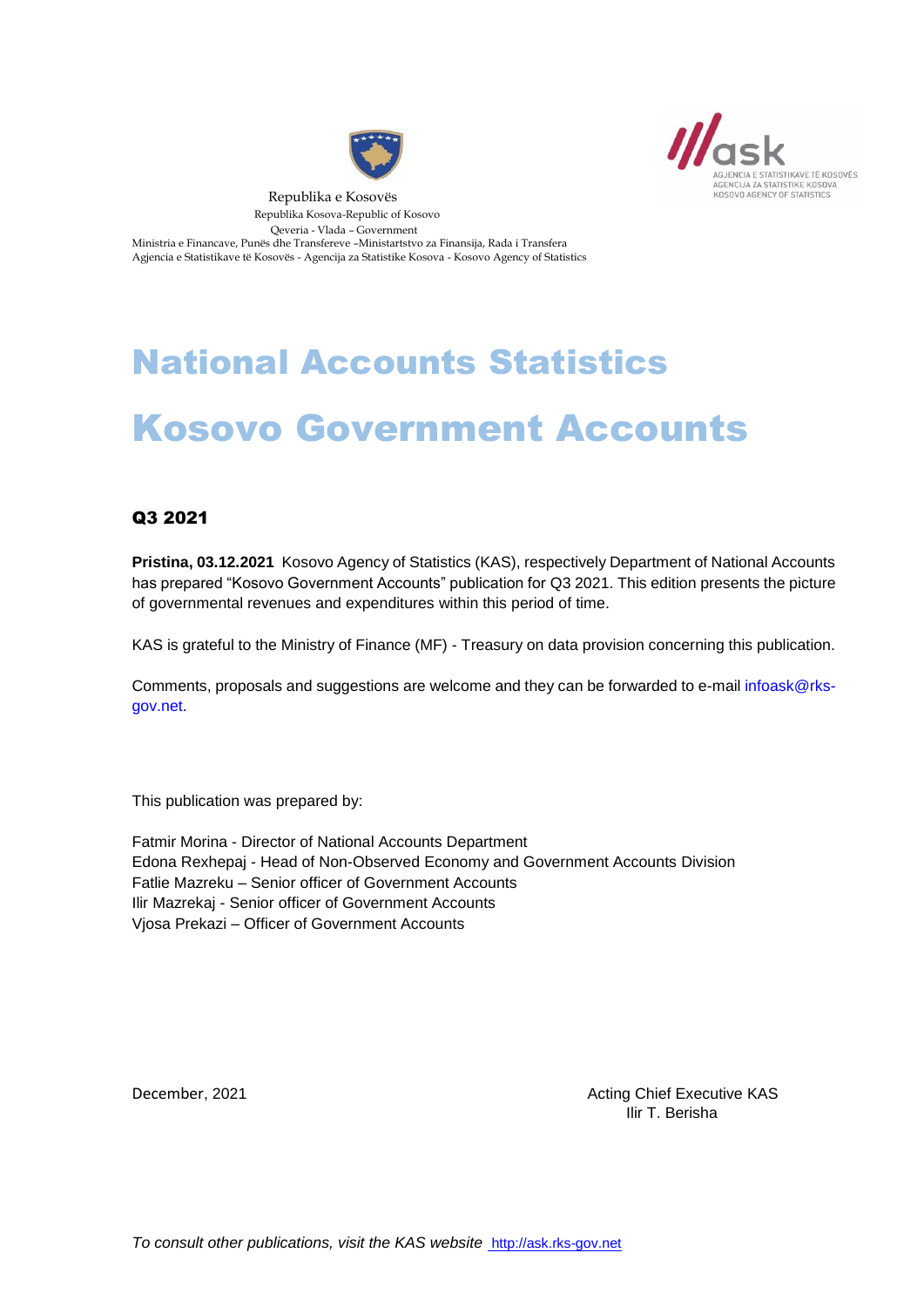



 Republika e Kosovës Republika Kosova-Republic of Kosovo Qeveria - Vlada – Government Ministria e Financave, Punës dhe Transfereve –Ministartstvo za Finansija, Rada i Transfera Ministry of Finance, Labor and Transfers Agjencia e Statistikave të Kosovës - Agencija za Statistike Kosova - Kosovo Agency of Statistics

# National Accounts Statistics Kosovo Government Accounts

## Q3, 2021

**Pristina, 03.12.2021** Kosovo Agency of Statistics (KAS), respectively Department of National Accounts has prepared "Kosovo Government Accounts" publication for Q3 2021. This edition presents the picture of governmental revenues and expenditures within this period of time.

KAS is grateful to the Ministry of Finance (MF) - Treasury on data provision concerning this publication.

Comments, proposals and suggestions are welcome and they can be forwarded to e-mail [infoask@rks](mailto:infoask@rks-gov.net)[gov.net.](mailto:infoask@rks-gov.net)

This publication was prepared by:

Fatmir Morina - Director of National Accounts Department Edona Rexhepaj - Head of Non-Observed Economy and Government Accounts Division Fatlie Mazreku – Senior officer of Government Accounts Ilir Mazrekaj - Senior officer of Government Accounts Vjosa Prekazi – Officer of Government Accounts

December, 2021 **December**, 2021 Ilir T. Berisha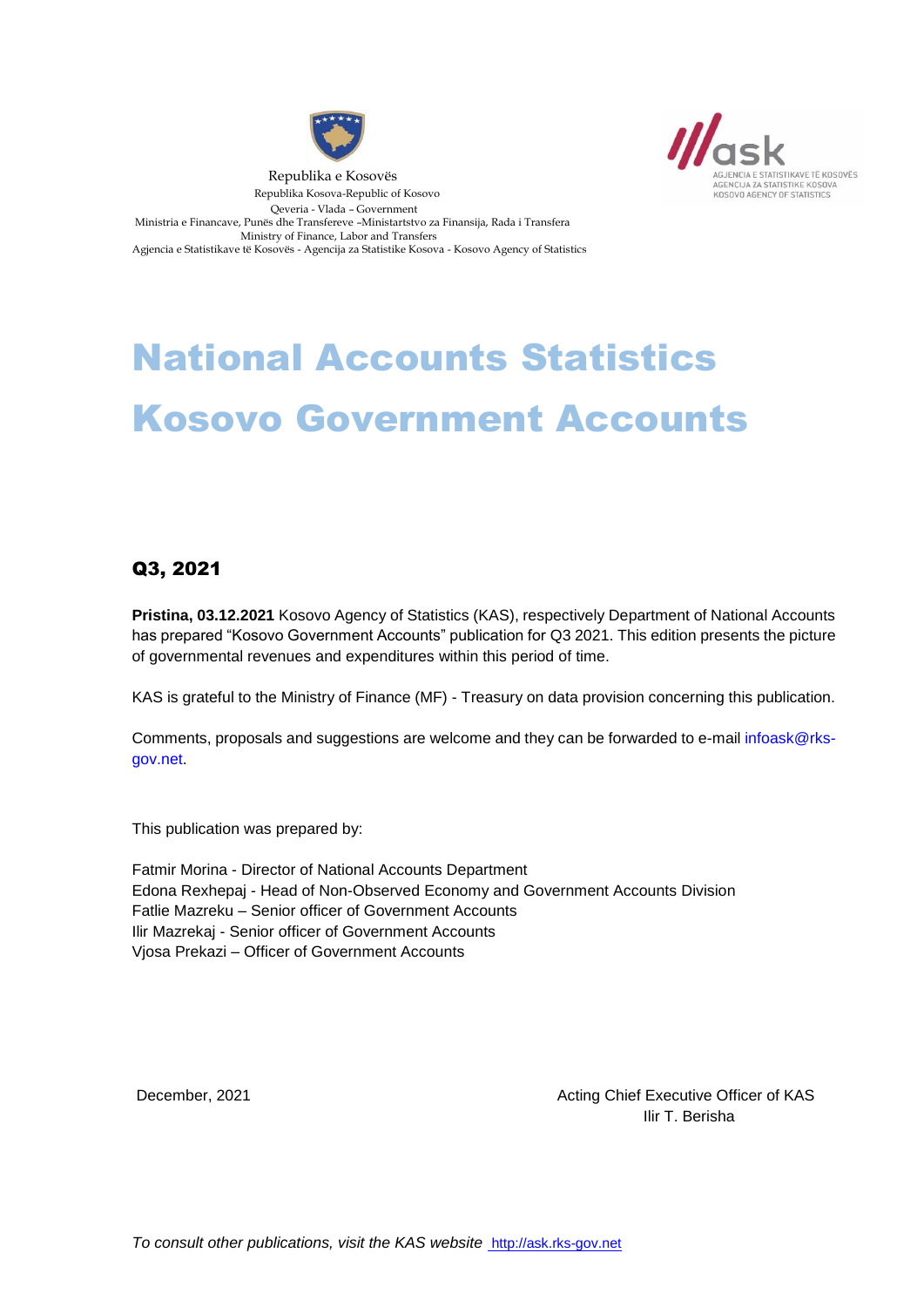## **Abbreviations**

| <b>Classification of the Functions of Government</b> |
|------------------------------------------------------|
|                                                      |
|                                                      |
|                                                      |
|                                                      |
|                                                      |
|                                                      |
|                                                      |
|                                                      |
|                                                      |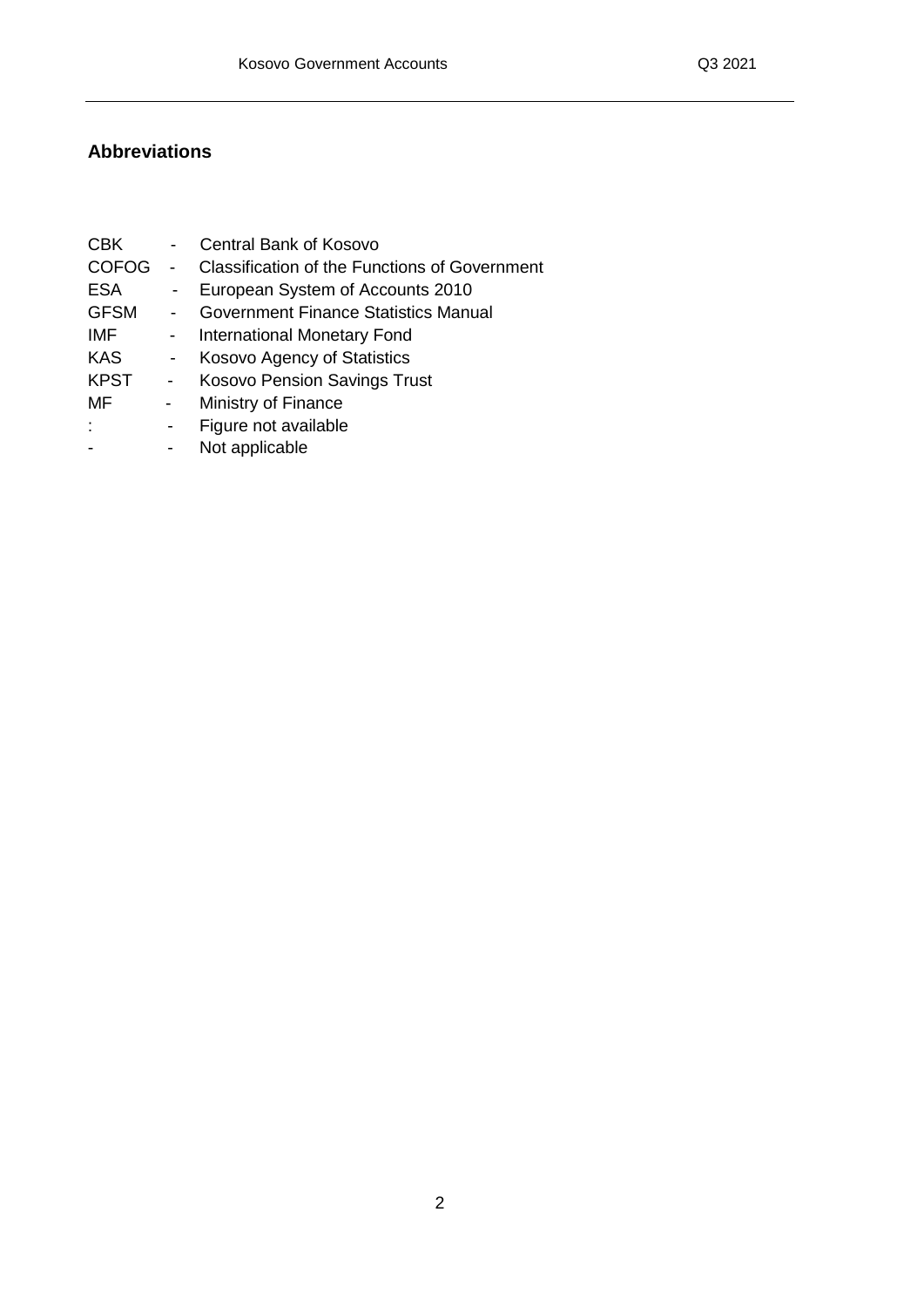# **C o n t e n t s**

### Page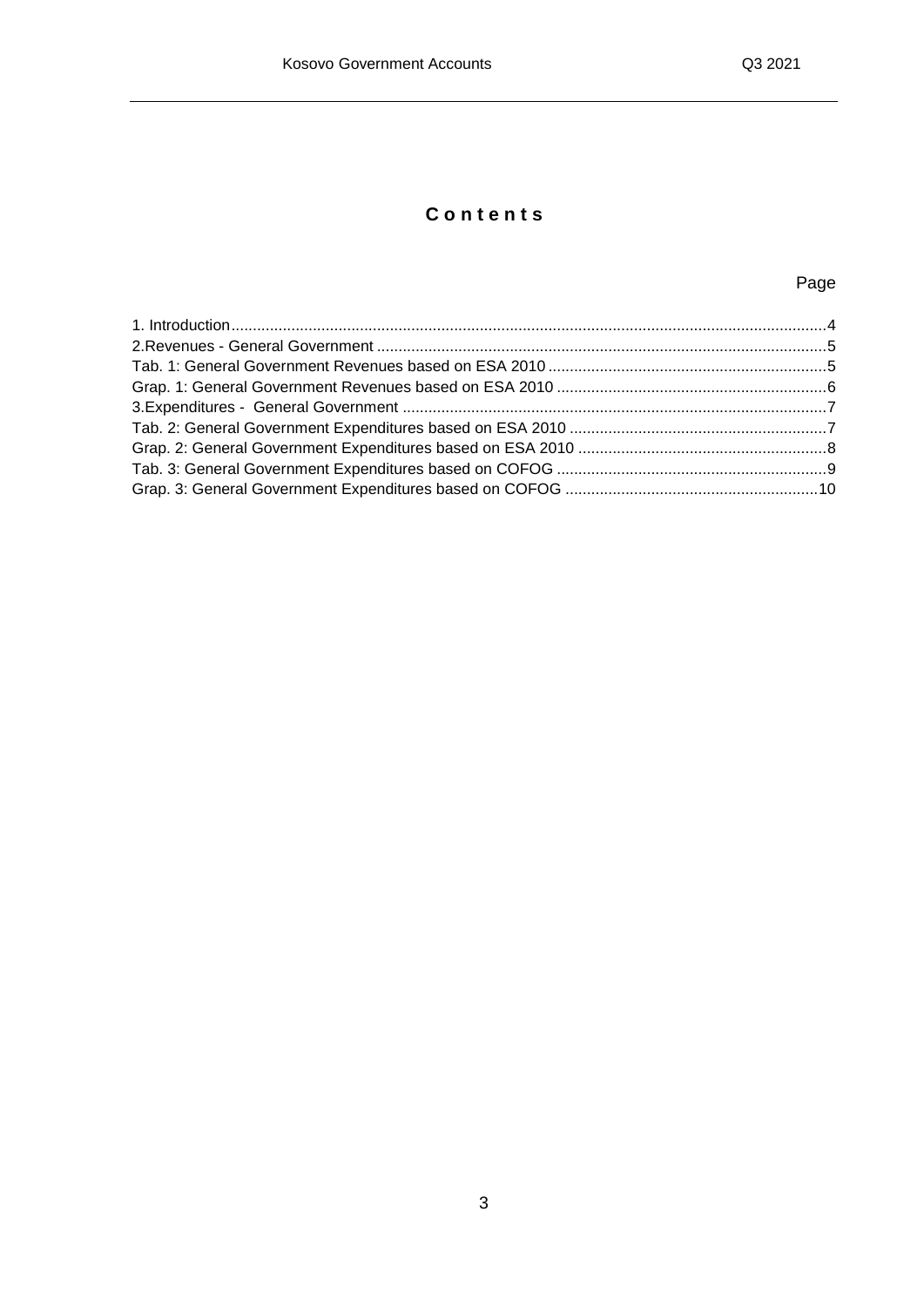#### <span id="page-4-0"></span>**1. Introduction**

The publication presents an overview of revenues and expenditures for the period Q3 2021 based on administrative data collection and calculations of KAS.

As a general rule is intended maximum compliance of the published figures with ESA 2010 standards and IMF Manual for Government Finance statistics.

The data source is Ministry of Finance - Treasury Department.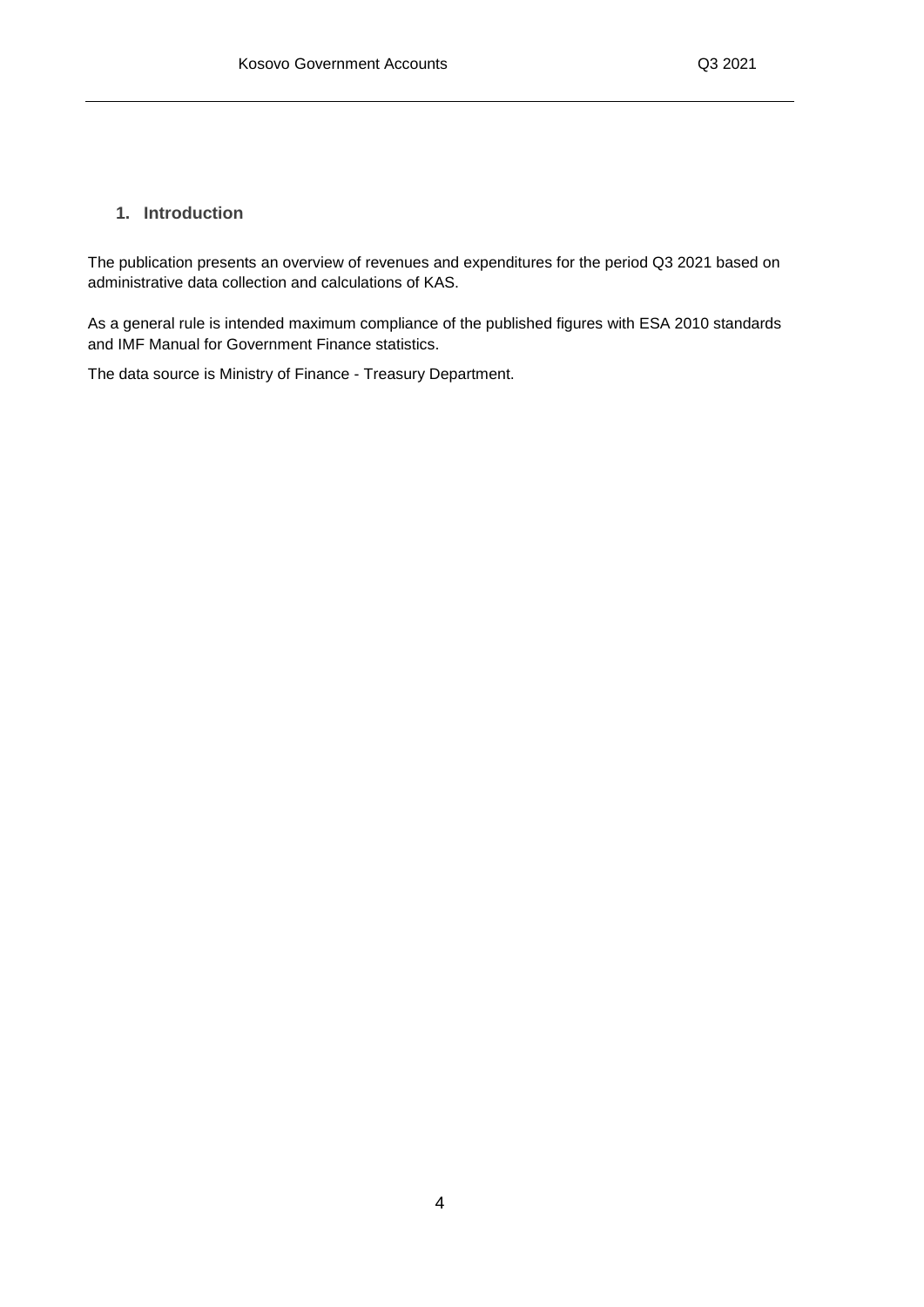#### <span id="page-5-0"></span>**2. Revenues - General Government**

Total amount of General Government revenues in Q3 2021 was 673,9 million Euros.

Most of the revenues are Taxes on Products, which represent 72,0% of the total of revenues, while the rest is distributed into other categories of revenues.

# *(in milion Euro)* **ESA2010 D e s c r i p t i o n Q1\_2019 Q2\_2019 Q3\_2019 Q4\_2019 Q1\_2020 Q2\_2020 Q3\_2020 Q4\_2020 Q1\_2021 Q2\_2021 Q3\_2021** D21 Taxes on products **287,2 347,3 405,8 378,7 295,5 278,5 337,1 367,0 336,6 395,5 485,0** D211 Value added type taxes (VAT) 163,5 196,0 227,4 218,9 171,5 157,1 194,4 216,0 201,9 237,7 282,5 D212 Taxes and duties on imports excluding VAT 114,9 140,0 167,5 150,0 116,0 114,8 132,8 140,7 125,1 146,7 190,5 *D2121 Import Duties 27,3 35,2 37,9 36,9 25,3 21,9* 28,1 31,5 24,9 29,0 37,1 *D2122 Taxes on imports excluding VAT and duties 87,6 104,8 129,7 113,1 90,7 93,0* 104,7 109,2 100,2 117,7 153,3 D214 Taxes on products, except VAT and import taxes 8,8 11,3 10,9 9,8 8,0 6,6 9,9 10,3 9,5 11,1 12,1 D29 Other taxes on production **10,8 11,8 12,5 10,9 11,3 9,8 13,3 10,7 13,0 4,5 12,2** D 4 Property income **- 6,7 0,0 6,9 - 7,2 - 7,2 6,2 8,9 14,5** D 5 Current taxes on income, wealth, etc. **63,3 75,4 71,6 70,6 63,9 60,0 68,9 71,7 73,1 94,8 82,3** D 7 Other current transfers **7,3 5,2 6,1 19,9 5,7 6,0 15,5 31,2 14,9 9,9 8,6** F Financial assets and liabilities **72,8 138,5 72,8 25,5 2,8 213,8 57,5 189,2 58,9 122,3 42,7** P131 Payments for non-market output (Sales) **23,4 25,9 31,9 32,2 23,3 11,9 20,3 26,2 20,9 24,2 28,6**

**T o t a l 464,8 610,8 600,7 544,6 402,4 587,2 512,6 703,2 523,6 660,0 673,9**

#### <span id="page-5-1"></span>**Tab. 1: General Government Revenues based on ESA2010**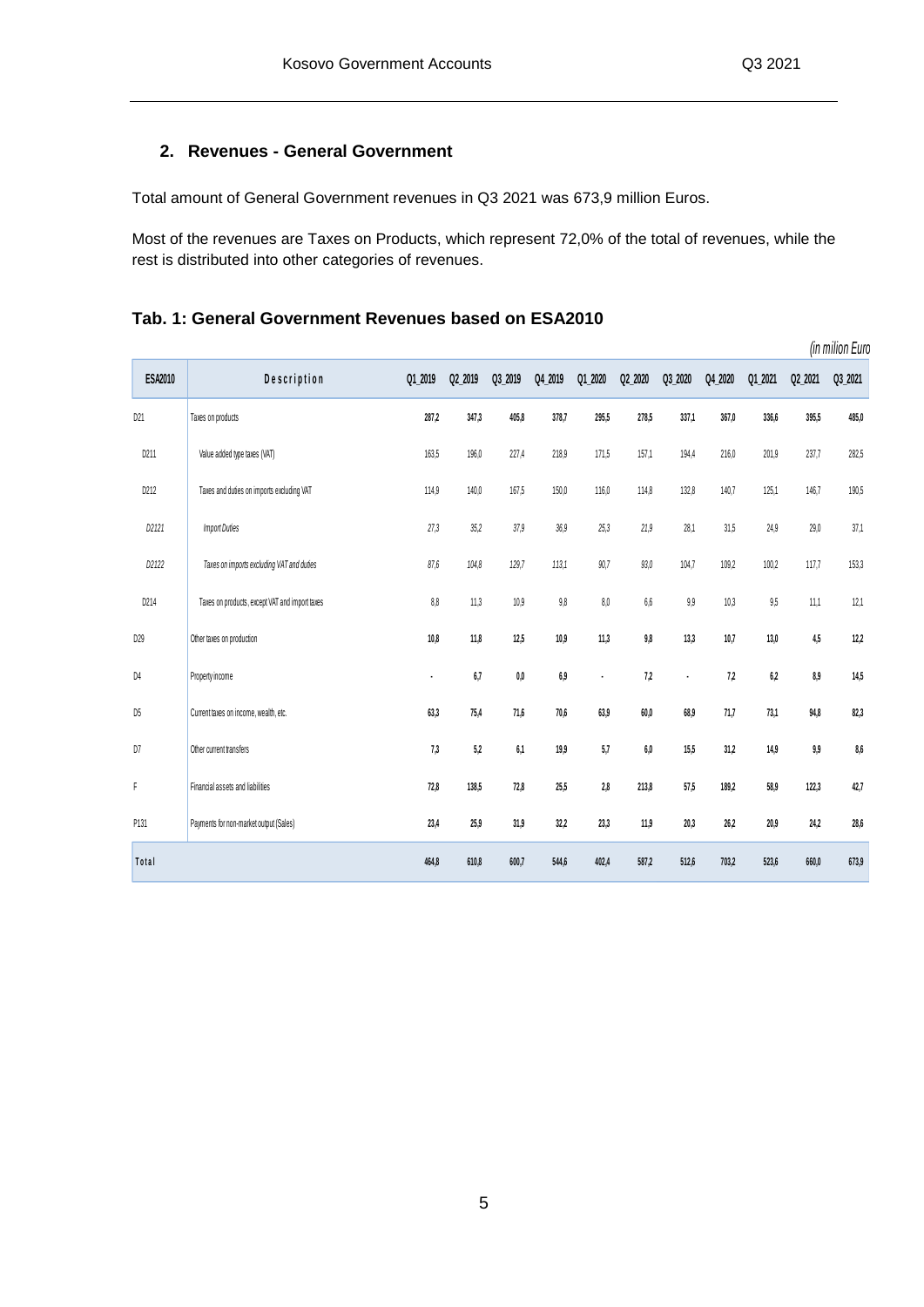<span id="page-6-0"></span>Structure of General Government revenues is presented in Graph 1.



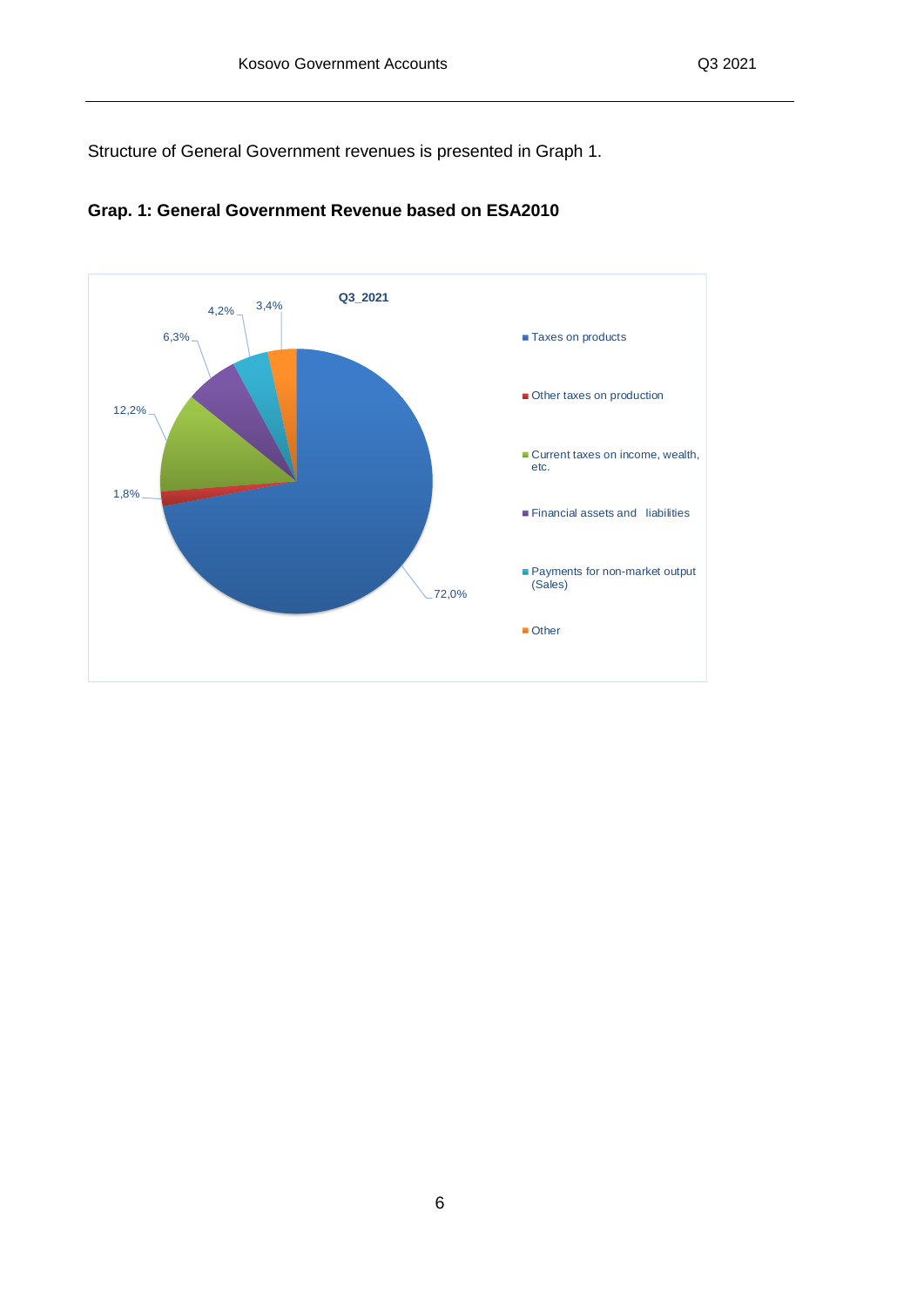*(in milion Euro)*

#### <span id="page-7-0"></span>**3. Expenditures - General Government**

Total amount of General Government expenditures in Q3 2021 was 526,9 million Euros.

Most of the expenditures are Compensation of employees, which represent 29,3%, Social contributions and benefits 25.6%, Intermediate consumption 13,5%, Gross Capital Formation 13,1%, while the rest is distributed into other categories of expenditures.

| <b>ESA2010</b> | Description                                        | Q1_2019        | Q2_2019  | Q3_2019 | Q4_2019 | Q1_2020 | Q2_2020 | Q3_2020 | Q4_2020 | Q1_2021 | Q2_2021 | (III IIIIIIOII EUIO)<br>Q3_2021 |
|----------------|----------------------------------------------------|----------------|----------|---------|---------|---------|---------|---------|---------|---------|---------|---------------------------------|
| D1             | Compensation of employees                          | 149,7          | 155,7    | 152,3   | 159,9   | 154,7   | 172,1   | 164,0   | 170,6   | 169,8   | 162,3   | 154,4                           |
| D3             | Subsidies                                          | 19,8           | 29,0     | 19,8    | 48,9    | 16,7    | 24,2    | 25,8    | 173,2   | 46,6    | 26,6    | 42,2                            |
| D4             | Property income, payable                           | 7 <sub>3</sub> | 3,9      | 13,5    | (1, 6)  | 9,1     | $4,4$   | 8,4     | $5{,}6$ | 8,5     | $6,4$   | $9,2$                           |
| D6             | Social contributions and benefits                  | 120,3          | 131,1    | 132,1   | 146,5   | 133,0   | 187,8   | 179,1   | 173,7   | 150,1   | 138,1   | 134,7                           |
| D7             | Other current transfers                            | 5,1            | 8,9      | $6,\!6$ | 8,2     | 4,0     | 7,6     | $9,\!0$ | 10,7    | 8,3     | 9,9     | 11,5                            |
| D9             | Capital transfers                                  | 3,3            | $10,\!6$ | $6,\!0$ | 6,7     | 0,9     | $5,7$   | 7,2     | 4,7     | $0,\!3$ | 3,6     | $2{,}6$                         |
| F              | Financial assets and liabilities                   | 10,4           | 13,3     | 12,5    | $20,0$  | 15,4    | 25,3    | 27,1    | 49,3    | 22,8    | 24,2    | $29,0$                          |
| NP             | Acquisitions less disposals of non-produced assets | 0,1            | 1,2      | 4,2     | 10,9    | 1,2     | 1,6     | 12,5    | 5,3     | $2,8$   | 1,6     | 2,7                             |
| P2             | Intermediate consumption                           | 45,4           | 53,1     | 59,3    | 92,3    | 40,3    | 47,2    | 52,4    | 88,6    | 59,8    | 77,7    | 71,2                            |
| P5             | Gross capital formation                            | 39,7           | 87,3     | 105,6   | 252,8   | 25,0    | 59,1    | 94,4    | 135,4   | $52,0$  | 55,4    | 69,2                            |
| Total          |                                                    | 401,0          | 493,9    | 511,9   | 744,8   | 400,3   | 534,9   | 579,8   | 817,1   | 521,0   | 505,9   | 526,9                           |

#### <span id="page-7-1"></span>**Tab. 2: General Government Expenditures based on ESA2010**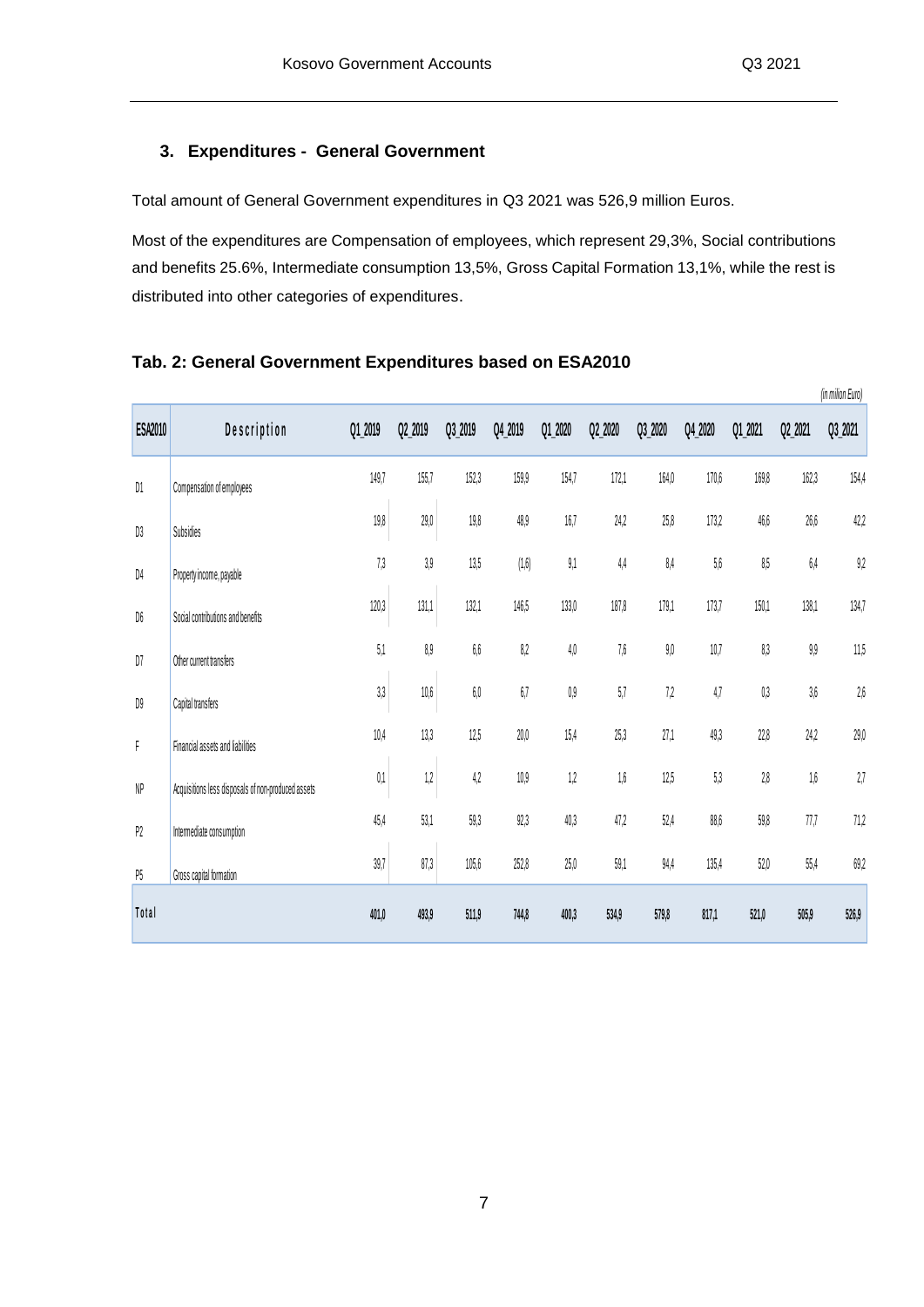<span id="page-8-0"></span>Structure of General Government expenditures is presented in Graph 2.



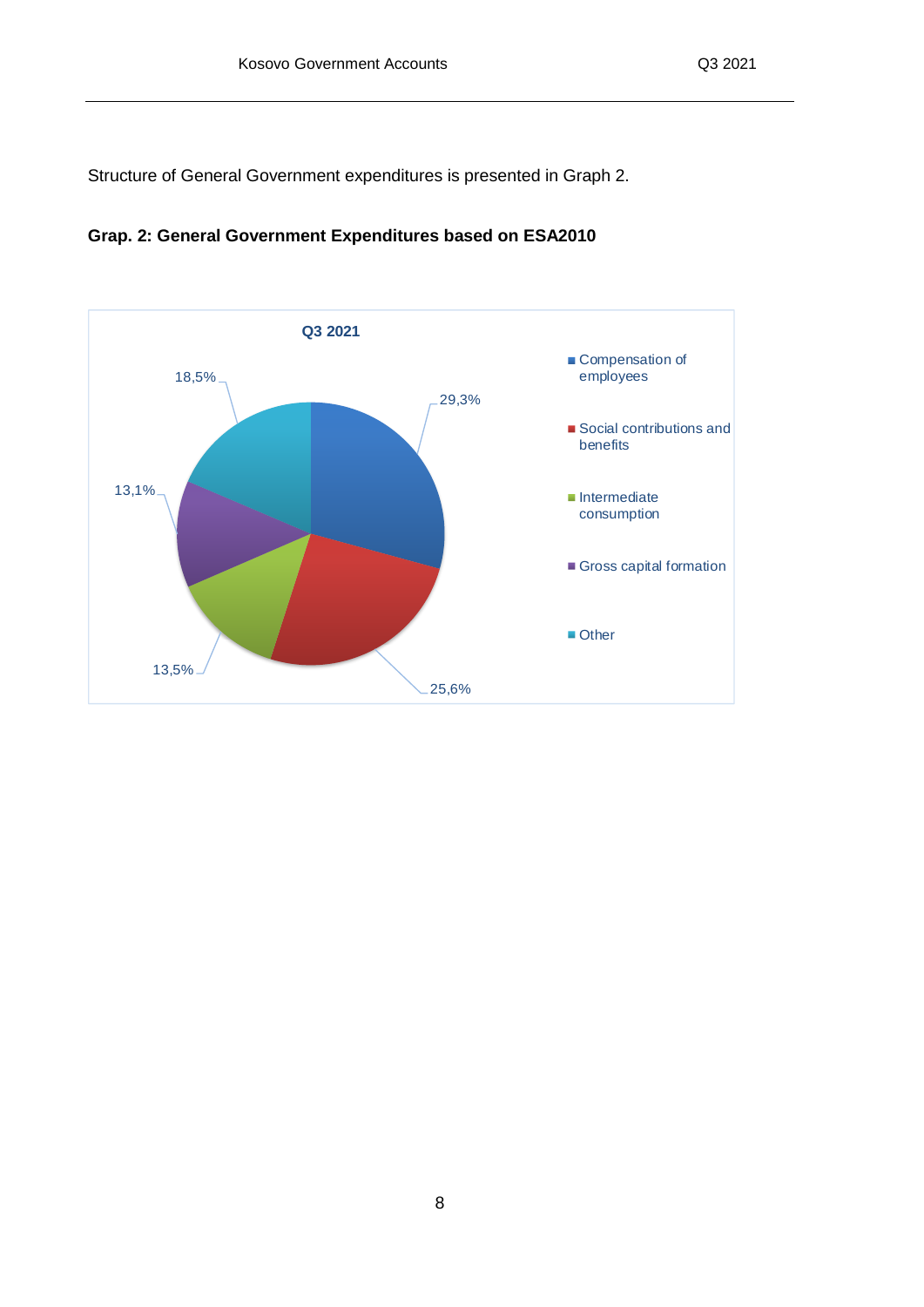Total amount of General Government expenditures based on COFOG in Q3 2021 was 526,9 million Euros.

<span id="page-9-0"></span>The most expenditures are in Social Protection with 25.3%, General Services 15,6%, Economic affairs 14,7%, Education 14.0%, Health 12,8%, while the rest is distributed into other sectors.

| Description                      | Q1_2019 | Q2_2019 | Q3_2019 | Q4_2019 | Q1_2020 | Q2_2020  | Q3_2020 | Q4_2020 | Q1_2021 | Q2_2021  | (in milion Euro)<br>Q3_2021 |
|----------------------------------|---------|---------|---------|---------|---------|----------|---------|---------|---------|----------|-----------------------------|
| <b>General Services</b>          | 62,5    | 75,5    | 80,4    | 118,2   | 58,7    | 81,3     | 99,2    | 136,8   | 80,8    | 70,2     | 82,0                        |
| Defense                          | 6,3     | 7,5     | 9,7     | 26,5    | 8,4     | 12,3     | 18,3    | 20,8    | 10,7    | 15,8     | 19,8                        |
| Public order and Safety          | 41,5    | 48,4    | 43,0    | $64,8$  | 42,6    | 58,1     | 48,5    | 55,6    | 49,9    | 53,9     | 46,9                        |
| Economic Affairs                 | $52,0$  | 91,3    | 81,8    | 179,5   | 46,9    | 87,7     | 113,0   | 214,7   | 80,3    | $65,\!0$ | 77,2                        |
| <b>Environmental Protection</b>  | 0,5     | 3,5     | $6,\!6$ | 13,0    | 0,3     | 2,3      | 5,4     | 6,8     | 1,6     | $1,\!0$  | 2,0                         |
| Housing and Community Amenities  | 2,9     | $9,2$   | 12,7    | 19,0    | 2,8     | 7,1      | 9,7     | 17,6    | 4,6     | 7,4      | 10,6                        |
| Health                           | 40,6    | 51,1    | 52,9    | 76,2    | 43,1    | $59{,}5$ | 62,7    | 96,3    | 54,1    | $67,\!8$ | 67,7                        |
| Recreation, Culture and Religion | 13,5    | 12,8    | 17,9    | 16,8    | 7,9     | 10,3     | 12,8    | 20,9    | 9,6     | 10,6     | 14,1                        |
| Education                        | 63,1    | 74,7    | 84,4    | 100,9   | 62,7    | 69,7     | 76,8    | 104,0   | 79,6    | 80,3     | 73,6                        |
| Social Protection                | 118,2   | 120,0   | 122,6   | 129,9   | 126,9   | 146,7    | 133,5   | 143,6   | 149,9   | 134,1    | 133,0                       |
| Total                            | 401,0   | 493,9   | 511,9   | 744,8   | 400,3   | 534,9    | 579,8   | 817,1   | 521,0   | 505,9    | 526,9                       |

**Tab. 3: General Government Expenditures based on COFOG**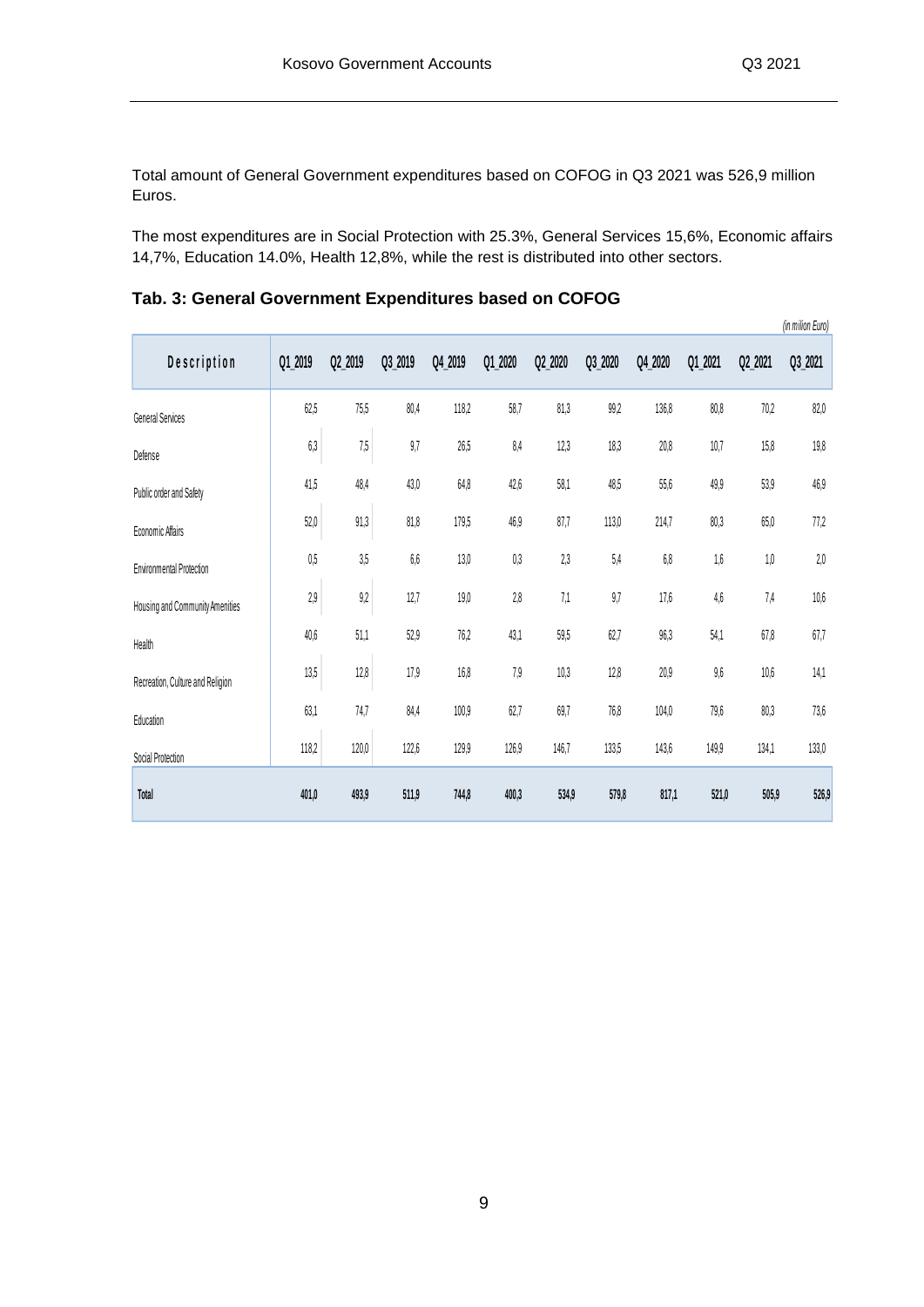<span id="page-10-0"></span>Structure of General Government expenditures is presented in Graph 3.



**Grap. 3: General Government Expenditures based on COFOG**